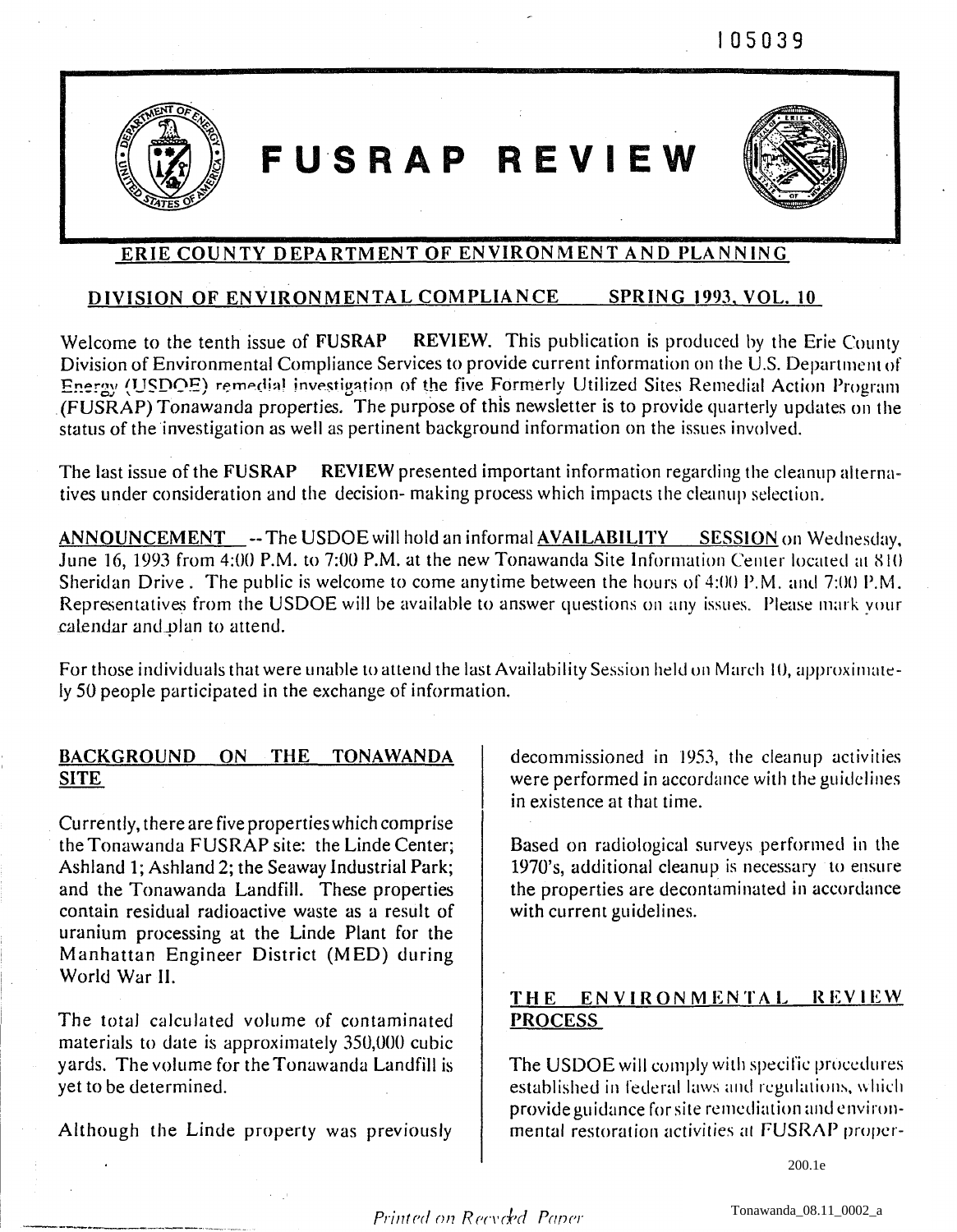ties. The procedures provide guidelines for data collection, site characterization and human risk assessment. **A** segment of the procedures explain the process required to identify cleanup alternatives.

As stated in the last FU **SRA** P **REVIEW** the draft Remedial Investigation/Feasibility Study -Environmental Impact Statement (RVFS-EIS) and Proposed Plan will be available for public comment. Currently, it is expected that the documentswill be available for review sometimein June 1993. The Proposed Plan will present the six cleanup alternatives under review and the recommended preferred alternative. The Tonawanda Landfill is not part of the **RI/FS,** and will be assessed in a separate document.

. The Tonawanda site-wide alternatives being !valuated are:

1) No Action

2) Complete Excavation \*with Offsite Disposal

3) Complete Excavation \*with Onsite Disposal

4) Partial Excavation\*\* with Offsite Disposal

5) Partial Excavation \*\* with Onsite Disposal

6) Containment with Institutional Controls

\*Complete Excavation: All aminated soils including material within th **Seaway Landfill** 

\*\*Partial Excavation: MED-contaminatec oils that are accessible excluding the materia within the Seaway Landfill

#### **PUBLIC MEETING TO BE SCHEDULED**

**A** public meeting will be held at least 15 days after release of the RI/FS-EIS and Proposed Plan. If you would like to provide comments on the documents, please plan on attending the public meeting. Look for upcoming announcements in the **Ken-Ton** Bee, the **Tonawanda** News, and the **Buffalo News** for the date, time and location.

Once the comment period has ended, the USDOE will develop a Record of Decision (ROD) with a responsiveness summary which addresses comments received on the Proposed Plan. The ROD will contain the preferred cleanup alternative and the explanation for the alternative selected. The ROD for the Tonawanda FUSRAP properties is anticipated to be released in the Fall/Winter 1993.

The ROD is a legally binding document signed by the Deputy Assistant Secretary for Environmental Restoration of the USDOE's administrative branch.

Once the ROD is published, a remedial design (RD) is developed for the properties. The detailed engineering design consists of construction drawings and contract specifications.

The remedial action (RA) is the actual construction phase that follows the remedial design. The RD is expected to begin no later than  $15$  months. after the ROD has been signed.

#### **CANiT MEMBERS TOUR FUSRAP SITES**

On March 11, 1993, members of the Coalition Against Nuclear materials in Tonawanda **(CANiT)** participated in a USDOE tour of the Tonawanda FUSRAP properties in zddition to the Niagara Falls Storage Site. The tour enabled CANiT members to view each FUSRAP property. CANiT's members are a group of bipartisan elected local officials who joined together in response to the USDOE's proposed Remedial Investigation/ Feasibility Study-Environmental Impact Statement (RI/FS-EIS) for the Tonawanda properties.

USDOE provided funding for CANiT to hire a consultant to provide technical expertise to the coalition. Dr. Martin Haas has been retained to provide this service and will.be reviewing the draft RI/FS-EIS and Proposed Plan expected to be released this Spring/Surnmer.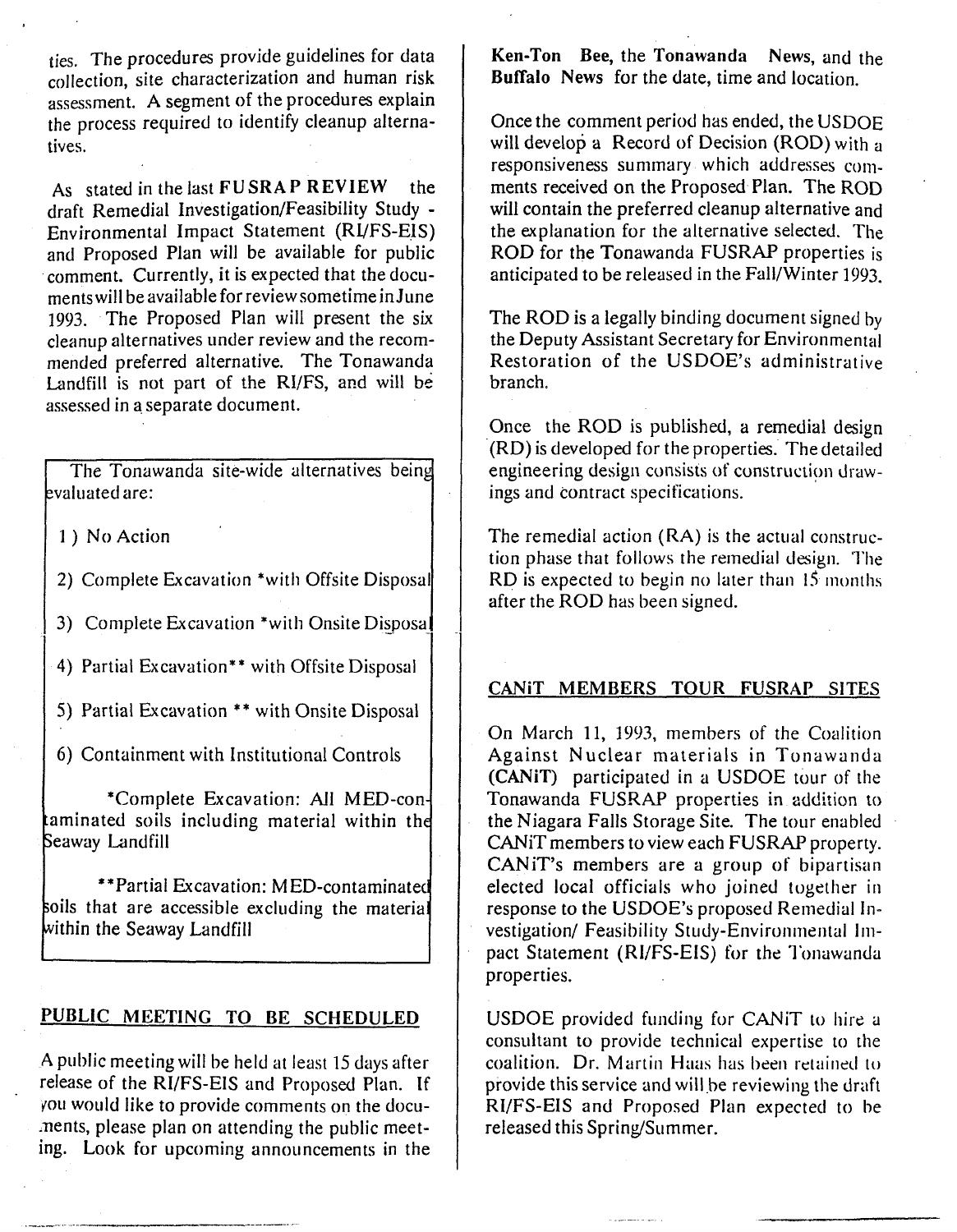The CANiT group is presently composed **of** the following charter members:

1) Hon. Member of Congress - 32nd District

2) Hon. State Senator - 6lst District

3) Hon. State Senator- 60th District

4) Hon. Assemblymember - 140th District

 $5)$  Hon. Assemblymember - 142th District

6) Hon. Assernblymeniber - 144th Dist.

7) Hon. Erie County Executive

8) Hon. County Legislator - 10th District

9) Hon. County Legislator -  $11th$  District

10) Hon. Supervisor, (T) Tonawanda

11) Hon. Supervisor (T) Grand Island

12) Hon. Mayor, (C) Tonawanda

13) Hon. Mayor, (C) North Tonawanda

To obtain additional information on CANIT, )lease call Erie County Department of Environ ment and Planning at 716-858-6370.

### **USDOE TONAWANDA INFORMATION CENTER OPENED**

The USDOE has recently opened an Information Center at 810 Sheridan Drive in Tonawanda. The center will be staffed on Tuesdays and Thursdays.  $10:00$  A.M. to  $2:00$  P.M. Project information pertaining to the five FUSRAP properties can be reviewed at the center. The local telephone number of the center is 7 16-87 1-9660.

## **WORKSHOP MELD AT NEW USDOE INFORMATION CENTER**

The USDOE conducted a workshop on April 14, 1993 for **six** local residents. **U** pan **recluest, I) 0 E will hold additional workshops to provide in**formation about Tonawanda site disposal op**tions. These workshops will last approximately two hours and can be scheduled for 10 to 12 intlividuals.** 

If you are interested in additional information or would like to attend a workshop please call:

Erie County Department of Environment and Planning 716-858-6370

U.S. Department of Energy Toll Free Telephone<br>Number 1-800-253-9759 1-800-253-9759

U.S. Department of Energy Tonawanda Public Information Center 7 10-87 1-9000

### **LOCATION OF DOCUMENT REPOSITOR1 ES**

Document repositories have been established at four public libraries in the Tonawanda and Grand Island municipalities, and the USDOE Tonawanda Public Information Center. All current draft and final documents are available at the libraries' reference desks. The five repositories are located at:

1) Kenmore Public Library 160 Delaware Avenue